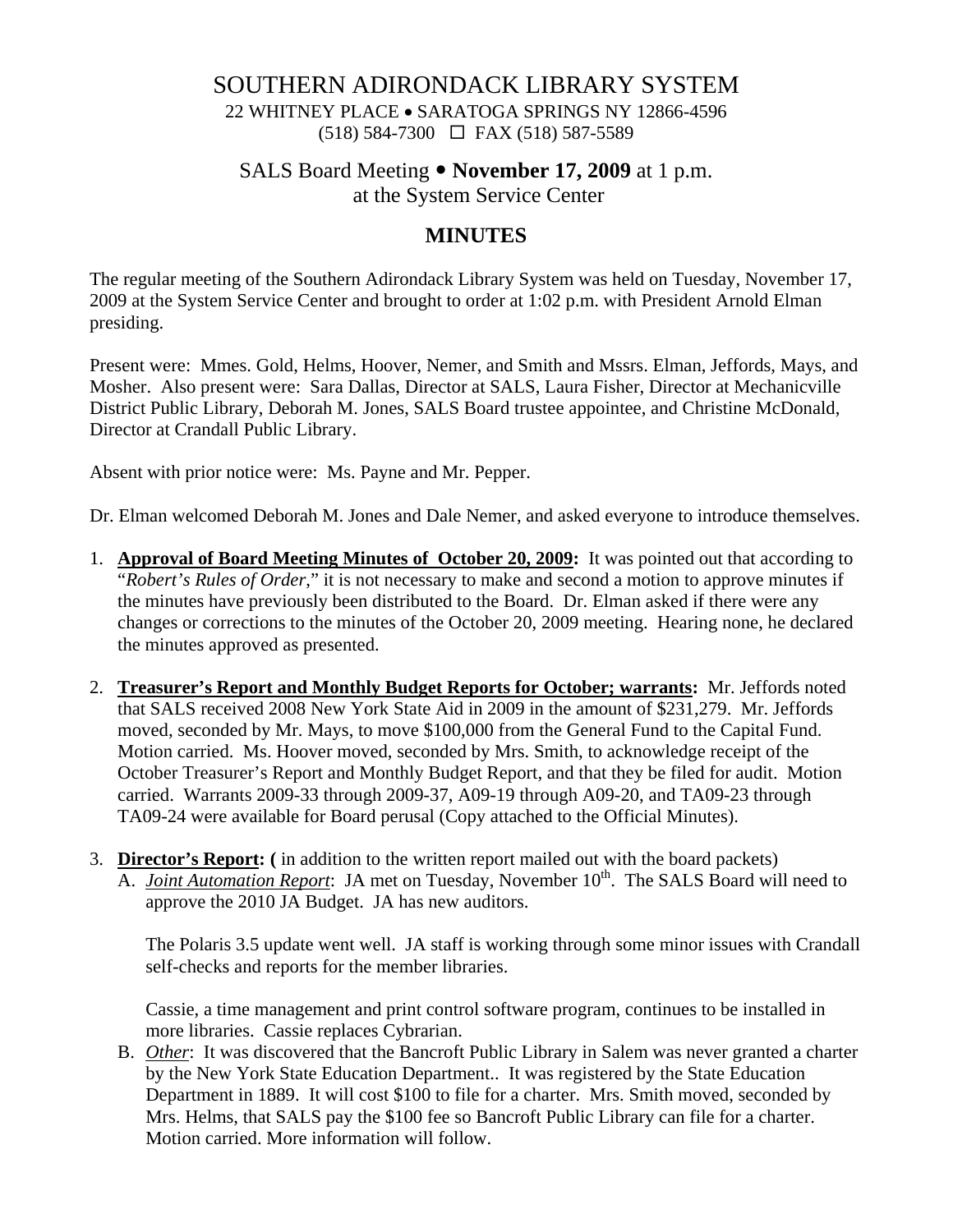*SALS Board Meeting Minutes, November 17, 2009….……………………………………………..……..2* 

Congratulations to the Town of Indian Lake Public Library and the Cambridge Public Library on being recognized as 3 Star Libraries (*Library Journal, 11/15/2009*). This is a rating system using the levels of service provided as reported in the Annual Reports submitted to Library Development every year. New York leads the country with 37 Star Libraries.

 Mrs. Dallas and Joe Mattie from Library Development visited three libraries; Malta Branch of the Women's Round Lake Improvement Society Library, Hudson Falls Free Library, and Bancroft Public Library in Salem.

The SALS Long Range Plan will need to be revised soon. Due to the precarious State funding, Mrs. Dallas cannot recommend new services. SALS offers four services to its membership:

- (1) JA and JA Support (with support from MVLS and its members).
- (2) Physical delivery of materials among libraries and resource sharing.
- (3) Acquisitions, Cataloging, and Processing of materials
- (4) Continuing Education and Consulting

Outreach and services to the Jails and Prisons are mandated services with categorical State Aid.

Crandall Public Library has generously offered a funding distribution of Warren County Aid if the Aid is cut as reported. Copies of the proposed distribution were handed out. Ms. McDonald, Director at Crandall Public Library, Rick Leonelli, President of the Board of Trustees at Crandall Public Library, Marie Ellsworth, Director at Caldwell-Lake George Library, and Cynthia Hedger, Director at Hadley-Luzerne Public Library went to the Warren County meeting in response to the proposed funding cuts in Warren County Aid. No decision has been made as yet.

The remaining \$260,835 funding from New York State may be received at the end of December.

Bernie Margolis is the New York State Librarian. He has been attending other System Board meetings.

E-mail was received from JT Stewart with Wired-not, regarding library interest in participating in stimulus broadband/grant funds. Computer workstations with internet access would be installed in libraries located in the Adirondack Park at no cost to the libraries. It is not clear what will be expected of libraries and library staff.

Josh Cohen, Executive Director at the Mid-Hudson Library System, has asked Mrs. Dallas to be part of a panel discussion on December  $2<sup>nd</sup>$  to talk about how SALS provides library services to its members.

Google settlement—not grant Google an exclusive set of rights or results in one entity gaining control over access to and distribution of the world's largest digital database of books. The settlement must result in the creation of a true digital library that grants all researchers full access. Congress must retain the exclusive authority granted by the US Constitution to set copyright policy.

Claudia Hayes of Clifton Park-Halfmoon Public Library and former member of the Joint Automation Council, died earlier today of cancer.